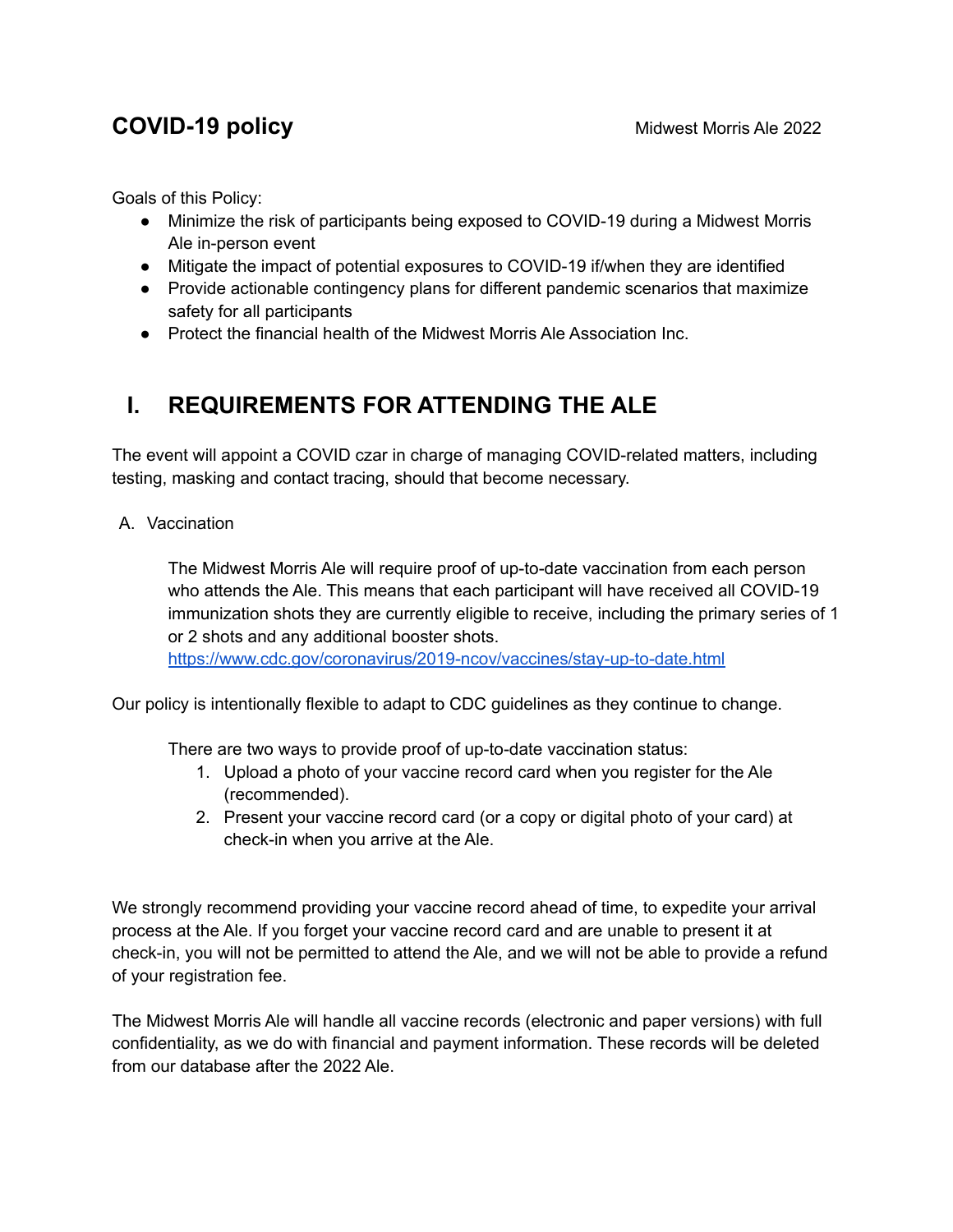#### B. Testing

A negative on-site COVID-19 test result will be required prior to entering the Ale. Because access to testing and test kits can vary depending on a person's geographic location, the Midwest Morris Ale will provide rapid antigen test kits for each registered participant to use at the Ale.

Screening process:

- *Arriving at the Ale.* Each attendee will be asked to take a rapid antigen test at the registration desk prior to entering the Ale site.
	- $\circ$  If a person receives a positive COVID-19 test result when arriving at registration, that person will not be permitted to enter the Ale site, nor will any people who traveled with them in the same vehicle.
	- We will not be able to provide housing for someone who receives a positive test result, nor to their travel companions.
	- **We will not be able to offer a refund to participants who test positive, or to people who traveled to the Ale with them in the same vehicle.**
	- Attendees arriving by plane will be required to take their rapid antigen test at the Madison airport, prior to getting into the airport shuttle.

#### ● *Screening during the Ale.*

- Each attendee will be asked to take a second rapid antigen test on Saturday between 4 pm and 6 pm.
- Test results will be reported to the registration desk.
- If a person receives a positive test result at this time, the Midwest Morris Ale will initiate protocols for a positive test, including isolation if appropriate and a contact tracing interview (see Section V).
- C. In addition to the COVID-19 screening provided on-entry and during the Ale, we strongly recommend that people follow these best practices:
	- 1) *Before the Ale begins.* We encourage people to:
		- Follow CDC guidelines for safe travel, including staying up-to-date with vaccinations.
		- <https://www.cdc.gov/coronavirus/2019-ncov/travelers/travel-during-covid19.html>
		- Monitor COVID risk in your area, be mindful of masking indoors.
			- Get a COVID-test before traveling to the Ale.
			- Minimize your exposure risk while traveling to the Ale.
	- 2) *During the Ale.*
		- We expect all Ale attendees to follow the COVID-19 screening and safety procedures while at the Ale.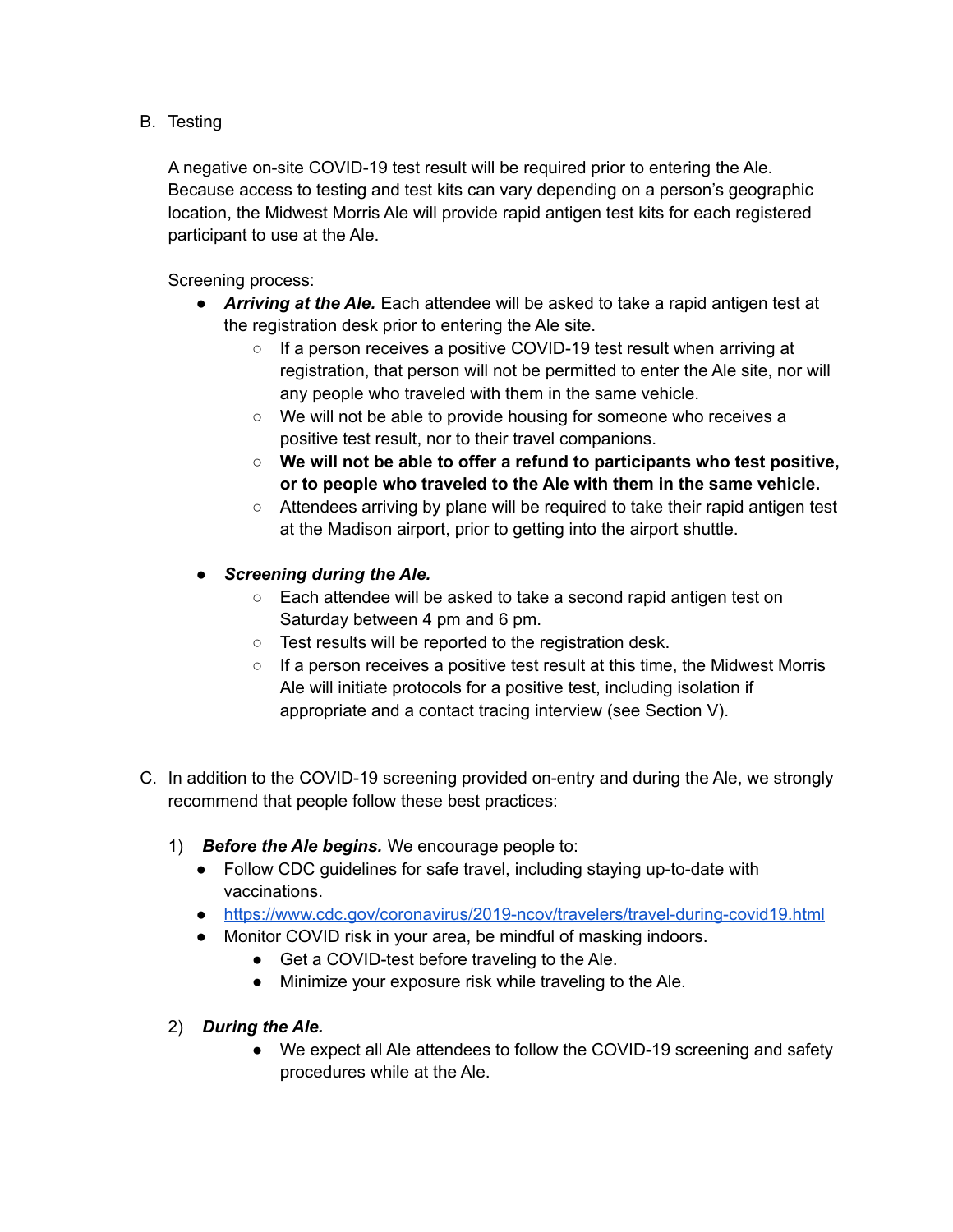3) *Following the Ale.* Traveling to and attending the event will increase your COVID risk. We encourage people to:

- Monitor your own health
- Wear a mask when around others
- If possible, quarantine for a few days following the event
- Before returning to normal activities (work or school outside the home), consider taking a COVID test 3-4 days after the Ale.
- If you receive a positive test result after returning home from the Ale, we encourage you to contact Ale staff so we can notify other Ale attendees about a possible exposure

 $\mathbb {I}$  If you buy your own rapid antigen home test kit, you could take one test before traveling to the Ale, and take the second test in your kit 3-4 days after the Ale.

# **II. SAFETY MEASURES and PPE**

The Midwest Morris Ale will adopt and enforce a mask policy that reflects CDC guidelines **at the time of the event.** The guidelines of the CDC adapt as the COVID-19 situation changes, and the Midwest Morris Ale will abide by CDC guidelines.

<https://www.cdc.gov/coronavirus/2019-ncov/prevent-getting-sick/about-face-coverings.html>

**The Midwest Morris Ale will provide masks for each registered participant to wear during the event.** The masks we provide will be in accordance with May 2022 CDC guidelines (as of March 2022, KN-95 or KF-94 masks are recommended, with surgical masks as a second choice). Participants are also encouraged to pack their own masks.

# **III. REFUNDS**

Our refund policy for people who pay the registration fee for the Ale and then decide to cancel will follow these guidelines:

- 1. Participant decides to cancel for personal reasons.
	- Before April 25, 2022, we can offer a full refund.
	- After April 25, 2022, we cannot offer a refund.
- 2. COVID-related reasons before the Ale begins
	- $\circ$  If a participant has a COVID-related reason to cancel their registration, such as a roommate or family member receiving a positive test result: before May 20, 2022, we can offer a half refund.